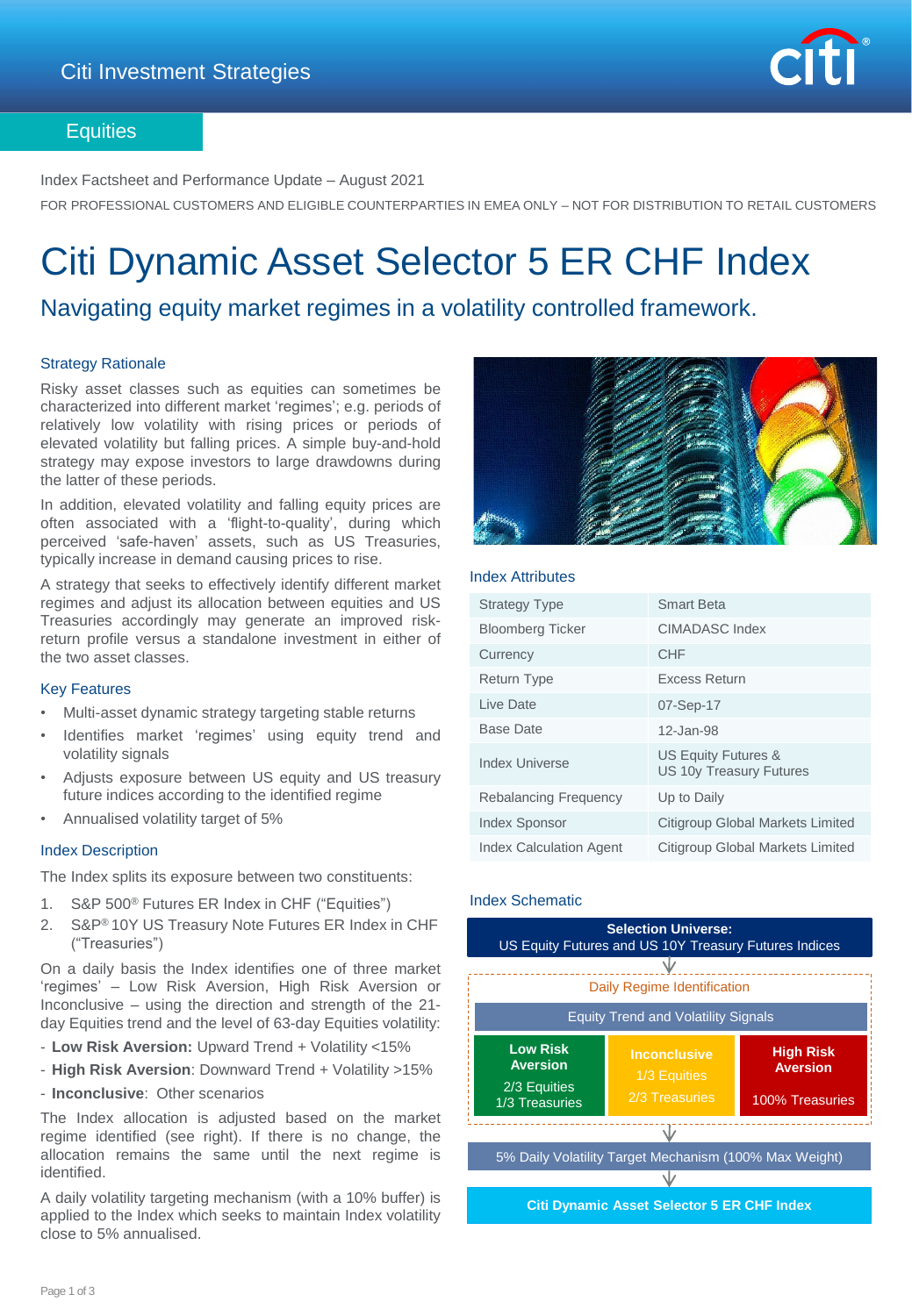#### Certain Risks

These are not all of the risks with respect to the Index and they should be considered in conjunction with the **general risk factors and further information found in the Index documentation, available upon request.**

- The Index is ultimately exposed to US equity futures and US 10Y Treasury futures, hence is subject to all the risks associated with these instruments
- Investors should familiarise themselves with the constituent third-party indices; the S&P 500® Futures ER Index and the S&P® 10Y US Treasury Note Futures Index
- There is no assurance that the signals will be effective at capturing market regimes which may lead to an underperformance of the Index versus its components
- A downward Equities trend signal may only be determined after a market decline; conversely, determination of an upward trend may lag an upturn in Equities
- The Index may become concentrated wholly into **Treasuries**
- The Signal-based methodology may be overly conservative, resulting in exposure to the High Risk Aversion Portfolio at time when the Low Risk Aversion Portfolio is facing large appreciation
- There is no assurance that the historically complementary relationship between the two assets will persist
- The Index may fail to preserve the 5% annual volatility target due to the time lag associated to the Volatility Targeting mechanism or the minimum exposure change buffer. The Index may underperform an index without such a mechanism
- The 1% p.a. running fee will act as a drag on the Index performance

#### Standardised Past Performance Information

|         | 31-Aug-16 to 31-Aug-17 31-Aug-17 to 31-Aug-18 31-Aug-18 to 30-Aug-19 30-Aug-19 to 31-Aug-20 31-Aug-20 to 31-Aug-21 |      |      |      |
|---------|--------------------------------------------------------------------------------------------------------------------|------|------|------|
| $3.9\%$ | $3.2\%$                                                                                                            | 1.7% | 6.6% | 1.9% |



#### Index Performance Statistics - Month by Month

#### Additional Past Performance Chart **Additional Past Performance Statistics** Additional Past Performance Statistics

|                              | <b>Citi Dynamic Asset Selector</b><br><b>5 ER CHF Index</b> |  |  |  |  |  |
|------------------------------|-------------------------------------------------------------|--|--|--|--|--|
| Last 1 Month                 | 1.6%                                                        |  |  |  |  |  |
| Last 3 Months                | 4.3%                                                        |  |  |  |  |  |
| Year-to-Date                 | 5.1%                                                        |  |  |  |  |  |
| Last 1 Year                  | 1.9%                                                        |  |  |  |  |  |
| Since Base Date              |                                                             |  |  |  |  |  |
| <b>Cumulative Return</b>     | 124.3%                                                      |  |  |  |  |  |
| Annualised Return            | 3.5%                                                        |  |  |  |  |  |
| <b>Annualised Volatility</b> | 5.2%                                                        |  |  |  |  |  |
| Sharpe Ratio                 | 0.67                                                        |  |  |  |  |  |
| Max Drawdown                 | $-10.0\%$                                                   |  |  |  |  |  |
| <b>Worst Month</b>           | $-4.4%$                                                     |  |  |  |  |  |
| <b>Best Month</b>            | 4.1%                                                        |  |  |  |  |  |

|      | Jan     | <b>Feb</b> | Mar     | Apr     | May     | Jun      | Jul     | Aug     | Sep     | Oct     | <b>Nov</b> | <b>Dec</b> | Year    |
|------|---------|------------|---------|---------|---------|----------|---------|---------|---------|---------|------------|------------|---------|
| 2012 | 1.9%    | 0.9%       | 1.4%    | 0.1%    | $-1.3%$ | 0.7%     | 0.9%    | 0.7%    | 1.6%    | $-1.2%$ | 0.6%       | 0.1%       | 6.5%    |
| 2013 | 1.7%    | 0.7%       | 1.6%    | 1.0%    | $-0.1%$ | $-2.0%$  | 0.8%    | $-1.9%$ | 1.1%    | 2.0%    | 1.2%       | 0.5%       | 6.7%    |
| 2014 | $-1.6%$ | 1.4%       | 0.0%    | 0.1%    | 1.7%    | 1.1%     | $-1.2%$ | 1.7%    | $-1.3%$ | 1.6%    | 1.2%       | $-0.9%$    | 3.8%    |
| 2015 | 2.3%    | 0.5%       | $-0.4%$ | $-0.5%$ | 0.5%    | $-0.7%$  | 1.1%    | $-3.8%$ | 0.8%    | 0.6%    | $-0.4%$    | $-0.4%$    | $-0.5%$ |
| 2016 | 2.7%    | 0.9%       | 0.9%    | $-0.6%$ | 0.1%    | $-1.0\%$ | 1.1%    | $-0.3%$ | $-0.3%$ | $-1.3%$ | $-0.9%$    | 0.8%       | 2.0%    |
| 2017 | 1.0%    | 2.6%       | $-0.5%$ | 0.8%    | 0.8%    | 0.0%     | 0.9%    | $-0.1%$ | 0.5%    | 1.2%    | 1.6%       | 0.5%       | 9.7%    |
| 2018 | 2.9%    | $-4.2%$    | $-1.0%$ | $-1.6%$ | 1.1%    | $-0.6%$  | 0.8%    | 2.1%    | $-0.2%$ | $-4.4%$ | 0.8%       | 2.0%       | $-2.6%$ |
| 2019 | 0.8%    | 0.5%       | 1.7%    | 1.8%    | $-2.2%$ | 2.7%     | 0.2%    | $-1.5%$ | $-1.2%$ | $-0.5%$ | 0.9%       | 1.3%       | 4.3%    |
| 2020 | 0.6%    | $-2.2%$    | 2.5%    | 0.4%    | 1.0%    | 0.2%     | 1.6%    | 2.0%    | $-1.9%$ | $-2.9%$ | 0.8%       | 1.0%       | 2.9%    |
| 2021 | $-1.0%$ | 0.4%       | $-0.2%$ | 1.6%    | 0.0%    | 1.1%     | 1.4%    | 1.6%    |         |         |            |            | 5.1%    |

Data for all charts, graphs and tables are as of 31-Aug-21. Data source for all charts, graphs and tables: Citigroup Global Markets Limited and Bloomberg. Simulated past performance data from 12-Jan-98 to 07-Sep-17. Live past performance data from 07-Sep-17. Simulated past performance data are provided for illustrative purposes only. Past performance data should not be regarded as an indication of future results. Any upward or downward trend in the past performance data should not be regarded as an indication of the future performance of the index. Future performance of the index may be positive or negative. Index performance takes into account deductions for fees and/or costs as specified in the index methodology. Further details are available on request. Any transaction or instrument linked to the index may bear additional fees which would reduce overall returns compared with the performance illustrated here. The return on the index may increase or decrease as a result of currency fluctuations.